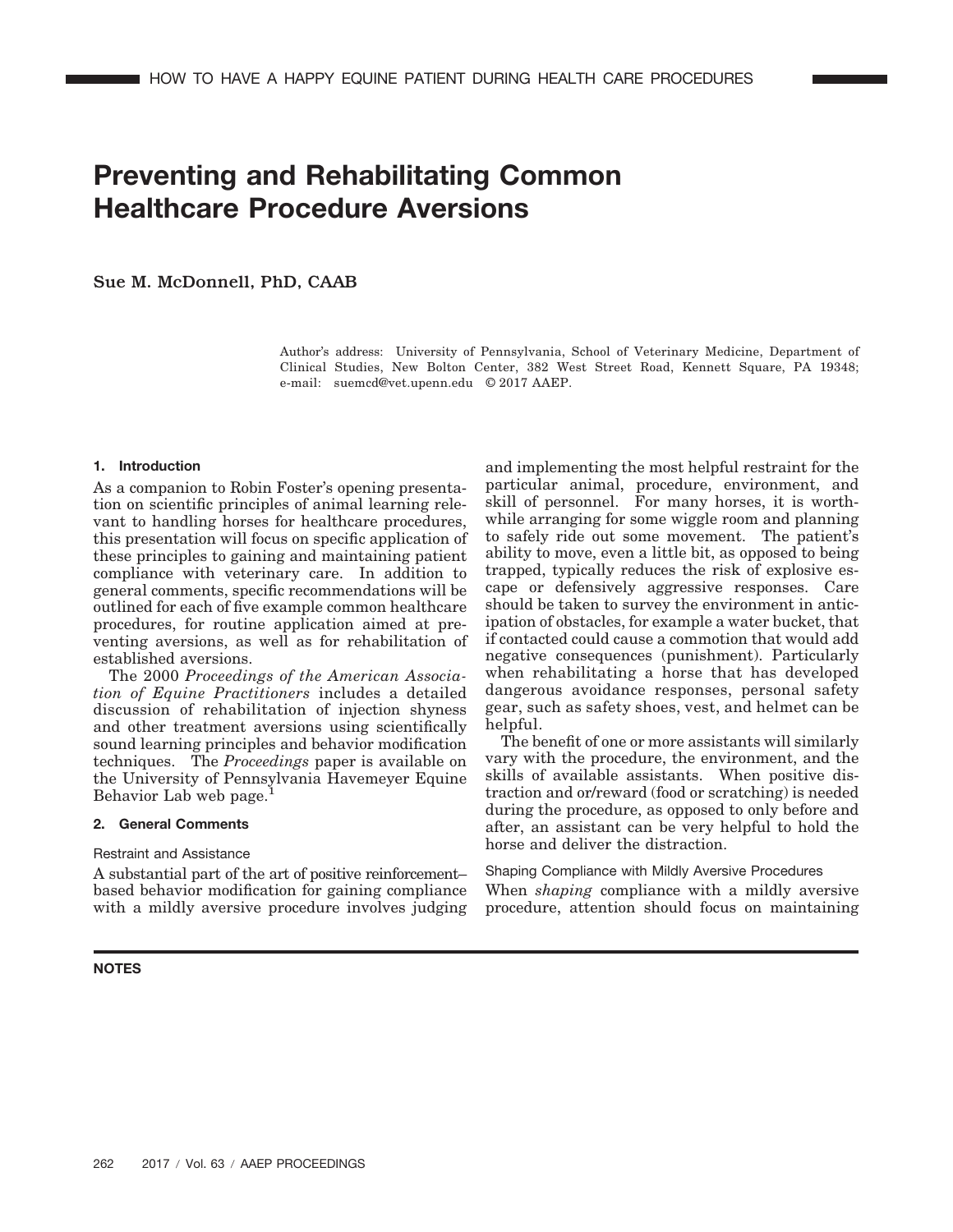the patient's relaxation and tolerance of the procedure rather than on any undesirable avoidance behavior. This enables recognition and well-timed reinforcement of relaxation with each increment of tolerance. While it helps to be prepared for any anticipated undesirable behaviors, simply ignoring undesirable responses whenever possible will speed progress. The most efficient results can be expected when assistants (as well as any observers) remain calm, relaxed, and non-reactive to any undesirable responses. Those working with the patient should maintain focus on prompting, anticipating, and immediately positively reinforcing progress. Any response that can be perceived as punishment, such as verbal or physical reprimand or punitive restraint, should be avoided.

# Avoiding the "Avoidance Cycle"

It goes without saying that reactivity to aversive stimuli is a natural adaptive response. When the reaction interrupts the procedure, a common inadvertent mistake is to keep repeating the same approach. This is essentially a negative reinforcement (pressure and release) paradigm, which is particularly effective at teaching avoidance. A good rule of thumb is that if the patient successfully avoids more than once, it is best to discontinue or significantly modify the approach. Successful rehabilitation often requires a toolbox of multiple approaches to various procedures, along with a variety of positive distractors and generous rewards to offset the aversive aspect.

# Primary and Secondary Positive Reinforcement/Distractor **Options**

For most horses, a small food tidbit is an effective primary positive reinforcement, both for routine preventative purposes or for rehabilitation of an established aversion. For extended rehabilitation sessions, a variety of treat items can be alternated to maintain interest and higher motivation than a single type. If for any reason (e.g., owner preference;

NPO restrictions) food is not an option, vigorous rhythmic scratching at the withers for most horses may be an effective substitute. For routine maintenance of compliance, a reasonable percentage of patients will quickly learn to associate the healthcare provider with food treats. To prevent the foodurgent patient from becoming nudgy or nippy, food reinforcement can be delivered from a small feed pan, always reaching under the head to deliver the treat on the off side. Most horses will learn to anticipate food only when the pan is presented. When expecting a reward the horse will turn the head to the off side rather than toward the person. In some cases it may be necessary to switch from food to scratching at the withers as the primary reinforcement. An auditory secondary reinforcement, e.g., a clicker sound or a word or short phrase spoken in consistent volume and tone, if paired with the primary reinforcement, will quickly take on positive value (conditioned positive reinforcement), such that it can be effective when used alone intermittently as needed.

# *Caretaker "Homework"*

Horse owners/caretakers can often work effectively on their own to introduce young horses comfortably to a battery of potential health care procedures, or even to perform systematic desensitization procedures for horses with established or developing aversions. As with any client education, clear instruction and follow up will ensure best results.

# **Acknowledgments**

# *Declaration of Ethics*

The Author has adhered to the Principles of Veterinary Medical Ethics of the AVMA.

# *Conflict of Interest*

The Author has no conflicts of interest.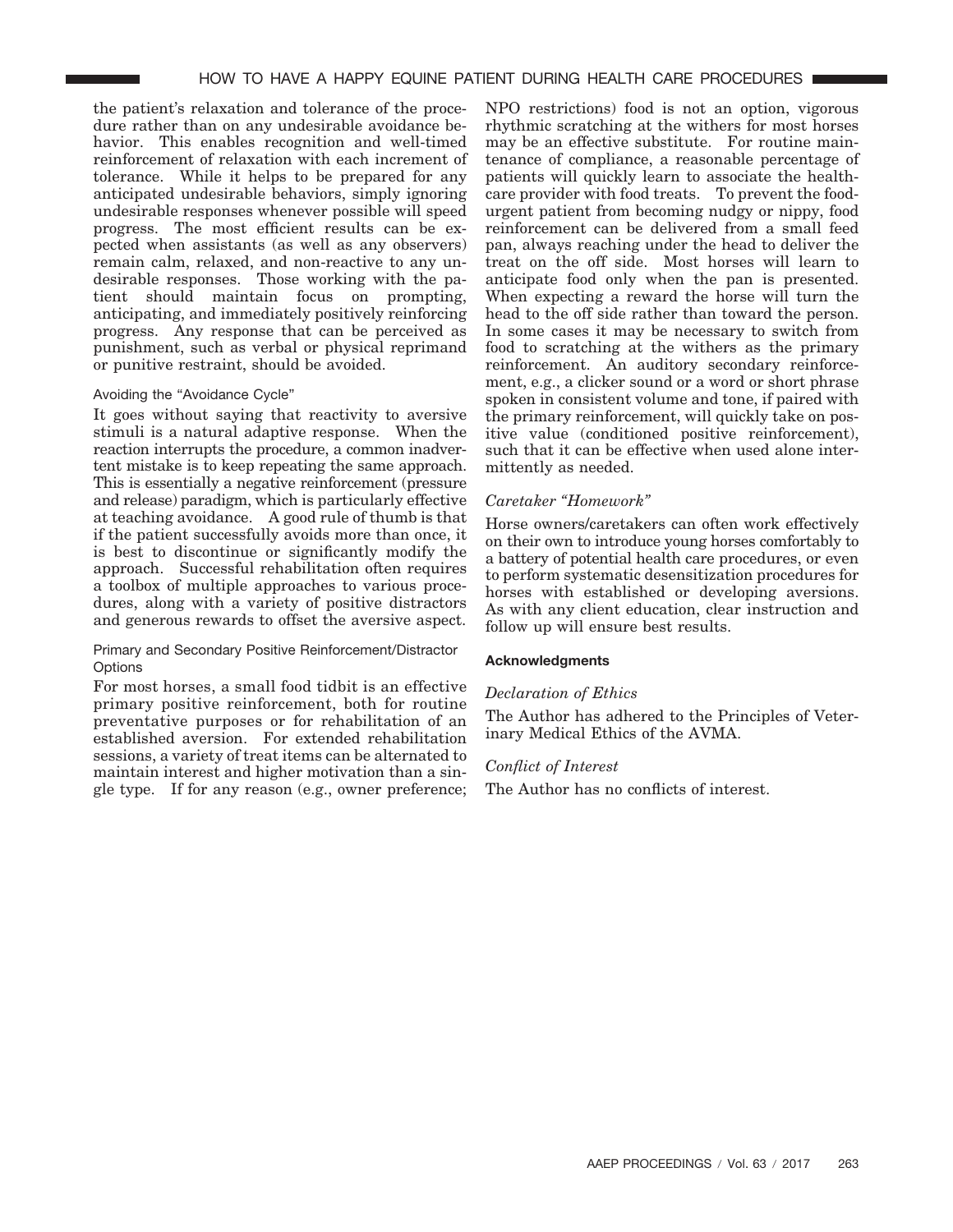**Table 1. Needle Sticks**



*Routine Preventative*

# **Equipment and Supplies**

- 1) Finest needle practical: 21 gauge or 22 gauge for blood withdraw; 22 gauge to 25 gauge for low-viscosity aqueous solutions (Image A).
- 2) Small feed pan with highly palatable treats (carrot, candy, apple, alfalfa).

## **Behavior-Modification Principles**

- 1) Select least-stressful environment available, both for animal and technician.
- 2) Consider minimal restraint necessary, allowing some safe wiggle room.
- 3) All personnel present relaxed and calm.
- 4) Make the needle stick as comfortable as possible. a) Use finest needle practical.
- b) Stabilize hand against horse, maintaining contact with any movements of the horse during the stick (Image B).
- 5) Ignore any undesirable behavior.
- 6) Offer highly palatable food treat immediately before and immediately after, always paired with verbal secondary reinforcement; e.g., the word "good" in consistent tone.
- 7) Scratch vigorously and rhythmically at the withers, simulating mutual grooming, for at least 30 seconds before and if possible continuing during skin stick (psychologically distracts, maintains positive motivational state, releases endorphins, and may compete with afferent transmission).

#### *Established Aversion*

*Rehabilitation*

# **Specific Behavior-Modification Approaches to Consider, Alone or in Combination**

- 1) Positive reinforcement–based systematic desensitization: pair primary and secondary reinforcement with each step in the process, first simulating injection with a skin pinch and then actual sticks of varying increasing levels of discomfort (30 g 5/8-in. to 20 g 1-in. needle). Ten sticks per increment is usually adequate.
- 2) Counter-conditioning as needed to eliminate effective avoidance behaviors: e.g., stationary-target training, teaching the horse to hold muzzle to target for several seconds or until actively released to receive food reward.

# *Emergency Care "Get it Done Immediately with Least Further Harm"*

- 1) Overshadowing: it may be effective to perform the needle stick while leading the horse forward.
- 2) Respectfully applied skin twitch, gum-chain, or lip twitch.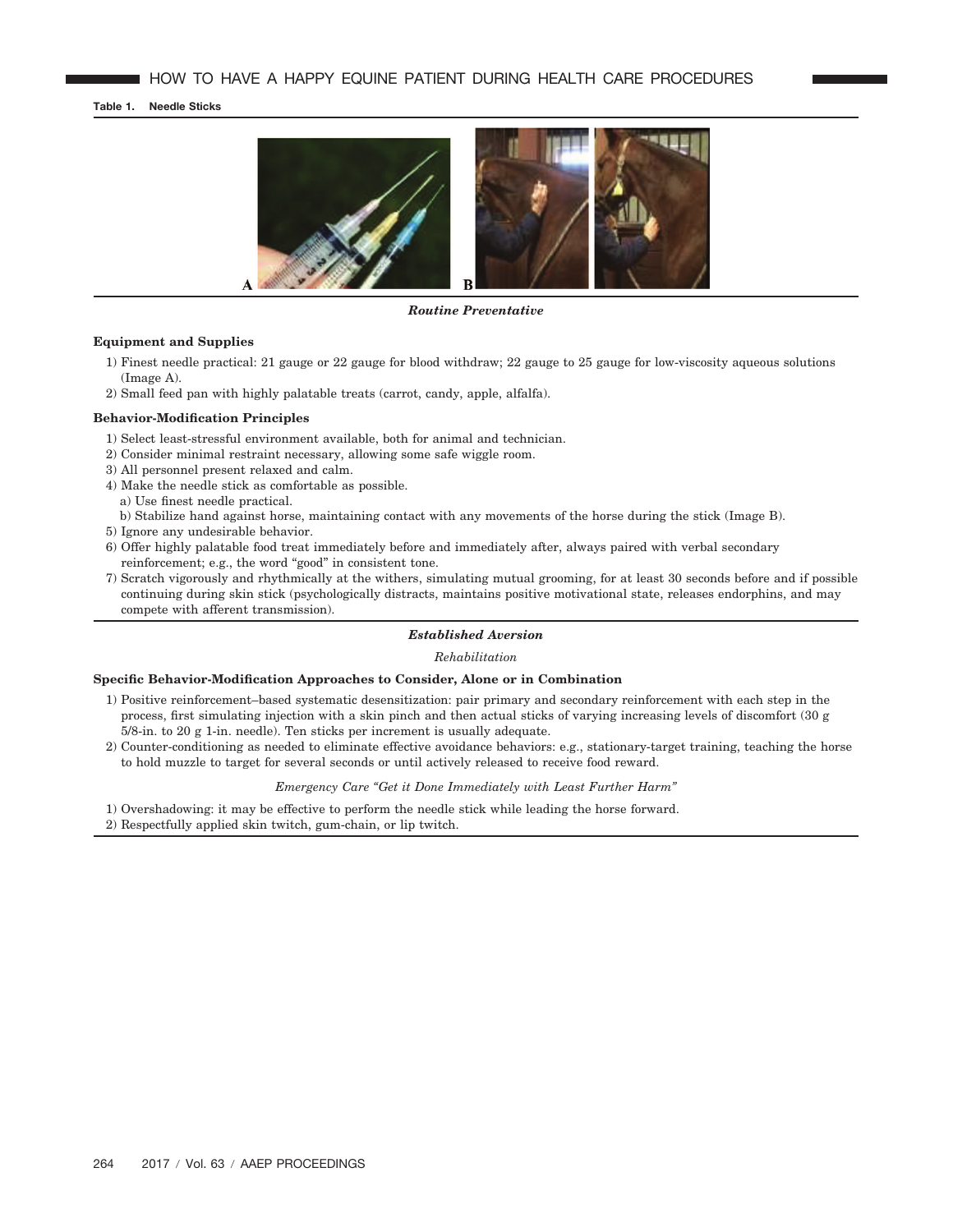# **Table 2. Oral Dosing**



*Routine Preventative*

#### **Equipment and Supplies**

- 1) Smallest-diameter dose syringe practical, with mouth-friendly tip (if tip is sharp, an extension of soft tubing can be secured over the tip; Image A).
- 2) Sweet liquid (molasses, corn syrup, maple syrup, applesauce, simple syrup).
- 3) Small feed pan with highly palatable treats (carrot, candy, apple, alfalfa).

#### **Behavior-Modification Principles**

- 1) Select least-stressful environment available, both for animal and technician.
- 2) Consider minimal restraint necessary, allowing some safe wiggle room.
- 3) Select personnel who can remain relaxed and calm, safely ignoring any undesirable behavior.
- 4) Interact for a minute or so with the goal of relaxing the patient; e.g., soothing rhythmic scratching at withers, rubbing of face.
- 5) Make the dosing itself as comfortable and palatable as possible.
- a) Use smallest dose syringe practical, with most mouth-friendly tip.
- b) Add sweet liquid to treatment, and coat the tip of syringe with sweet liquid.
- c) Respectful, unrushed insertion, avoiding contact of syringe tip with palate, gums, or teeth.
- 6) Suggested technique: stabilize hand and dose syringe against cheek piece of halter (Images B and C), with tip near crease of the lips, maintaining stability of the syringe and contact with the horse should it move; maintain a relaxed arm and ride out any raising or shaking of the head until the horse relaxes; then advance tip to gently contact the crease of the lips, which typically stimulates voluntary opening of the mouth, and licking of the sweetened tip; then gently rotate the syringe aiming the tip ventrally onto the tongue; calmly express liquid onto tongue, avoiding an explosive bolus.
- 7) Offer a highly palatable food treat immediately before and immediately after, always paired with verbal secondary reinforcement; e.g., the word "good" spoken in consistent tone.

#### **Caretaker "Homework" (Discretionary)**

Frequent doses of 10 cc of sweet liquid, alternating flavors following suggested routine procedure (initially daily for 10 days, then weekly or monthly) to maintain a positive interest in oral dosing.

#### *Established Aversion*

*Rehabilitation*

#### **Specific Behavior-Modification Approaches to Consider, Alone or in Combination**

- 1) Positive reinforcement–based systematic desensitization, first gaining tolerance of placement of the syringe along cheek piece of the halter by distracting and drawing the head low with food.
- 2) Counter-conditioning as needed to displace head lifting or shaking—stationary-target training, teaching horse to hold muzzle to target positioned at low convenient height.

*Emergency Care "Get it Done Immediately with Least Further Harm"*

1) Respectfully applied skin twitch or gum chain.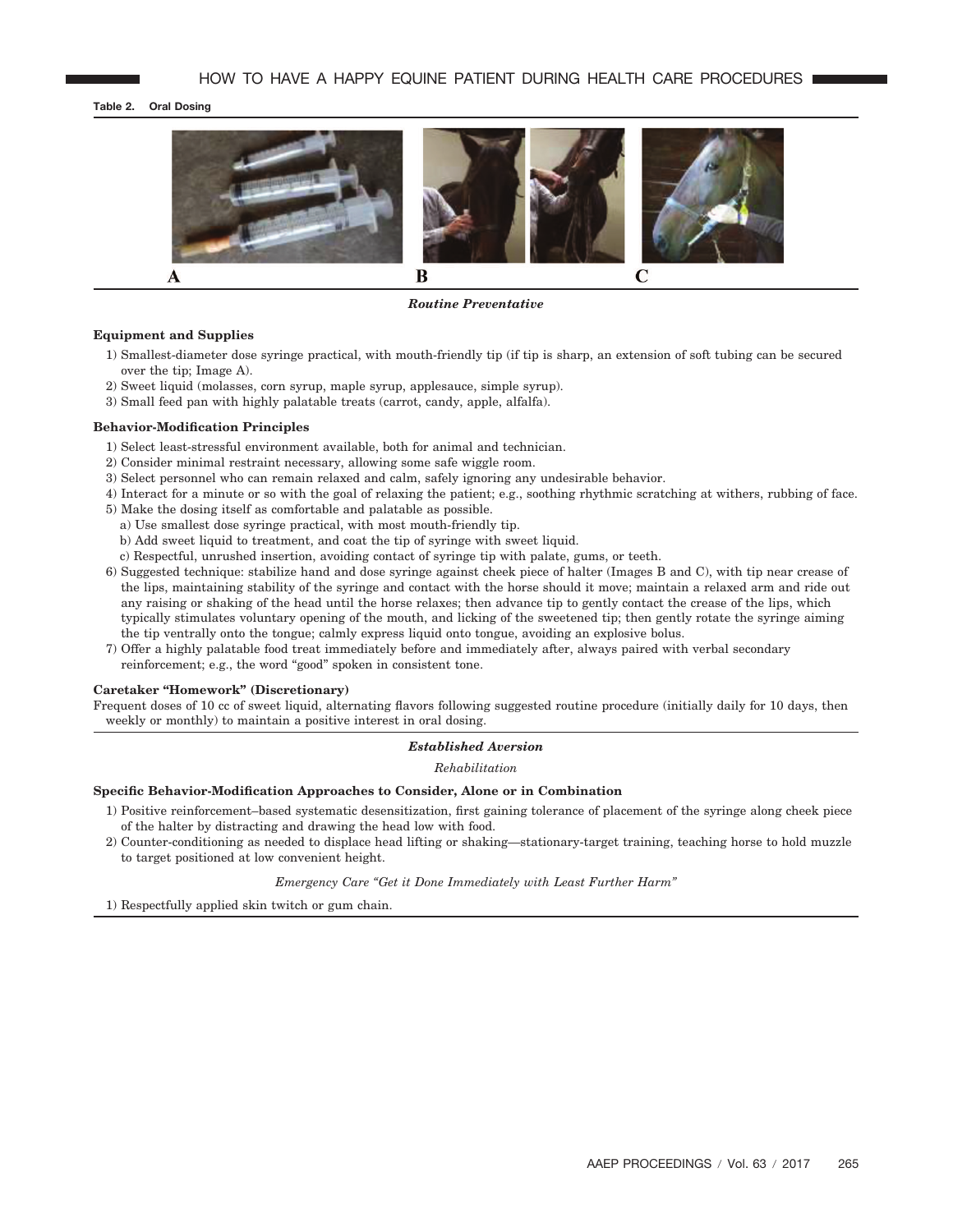#### **Table 3. Eye Medications**



*Routine Preventative*

# **Equipment and Supplies**

- 1) Eye-friendly applicator options: ophthalmic tube (Image A), soft rounded tip tuberculin syringe (Image B), or clean disposable glove (Image C).
- 2) Small feed pan with highly palatable treats (carrot, candy, apple, alfalfa).

#### **Behavior-Modification Principles**

- 1) Select least-stressful environment available, both for animal and technician.
- 2) Consider minimal restraint necessary, allowing some safe wiggle room.
- 3) Select personnel who can remain relaxed and calm, safely ignoring any undesirable behavior.
- 4) Direct application: make the application itself as comfortable as possible.
	- a) Rub face in soothing manner, rhythmically stroking approaching the medial canthus
	- b) Stabilize hand on face with relaxed arm so that hand maintains contact should the head move.
	- c) When the horse is relaxed, gently advance the applicator to the medial canthus to apply treatment.
	- d) Repeat soothing rubbing of face around eyes.

Sub-palpebral catheter:

- a) Avoid pushing air through the catheter.
- b) Express treatment slowly.
- 5) Offer highly palatable food treat immediately before and immediately after, always paired with verbal secondary reinforcement; e.g., the word "good" in consistent tone.

#### **Caretaker "Homework" (Discretionary)**

Daily routine of rubbing the face near each eye in a soothing manner, maintaining hand contact while approaching and touching the medial canthus in a respectful, soothing manner (initially with fingertip, then with a more rigid item such as tuberculin syringe or needle cap), offering a highly palatable food treat immediately before and after, as well as during as needed, paired with the verbal secondary reinforcement; e.g., "good" spoken in consistent tone just before food delivery.

#### *Established Aversion*

#### *Rehabilitation*

# **Specific Behavior-Modification Approaches to Consider, Alone or in Combination**

- 1) Positive reinforcement–based systematic desensitization to touching of the face approaching the medial canthus. Food can be used to simultaneously draw the head to a comfortable position, distract, and then reward relaxation and increments of tolerance.
- 2) Counter-conditioning as needed to displace disruptive avoidance behaviors—stationary target training, teaching horse to hold muzzle to target positioned at low convenient height.
	- *Emergency Care "Get it Done Immediately with Least Further Harm"*
- 1) Respectfully applied skin twitch, gum-chain, or lip twitch.
- 2) Examination stocks to limit body movement.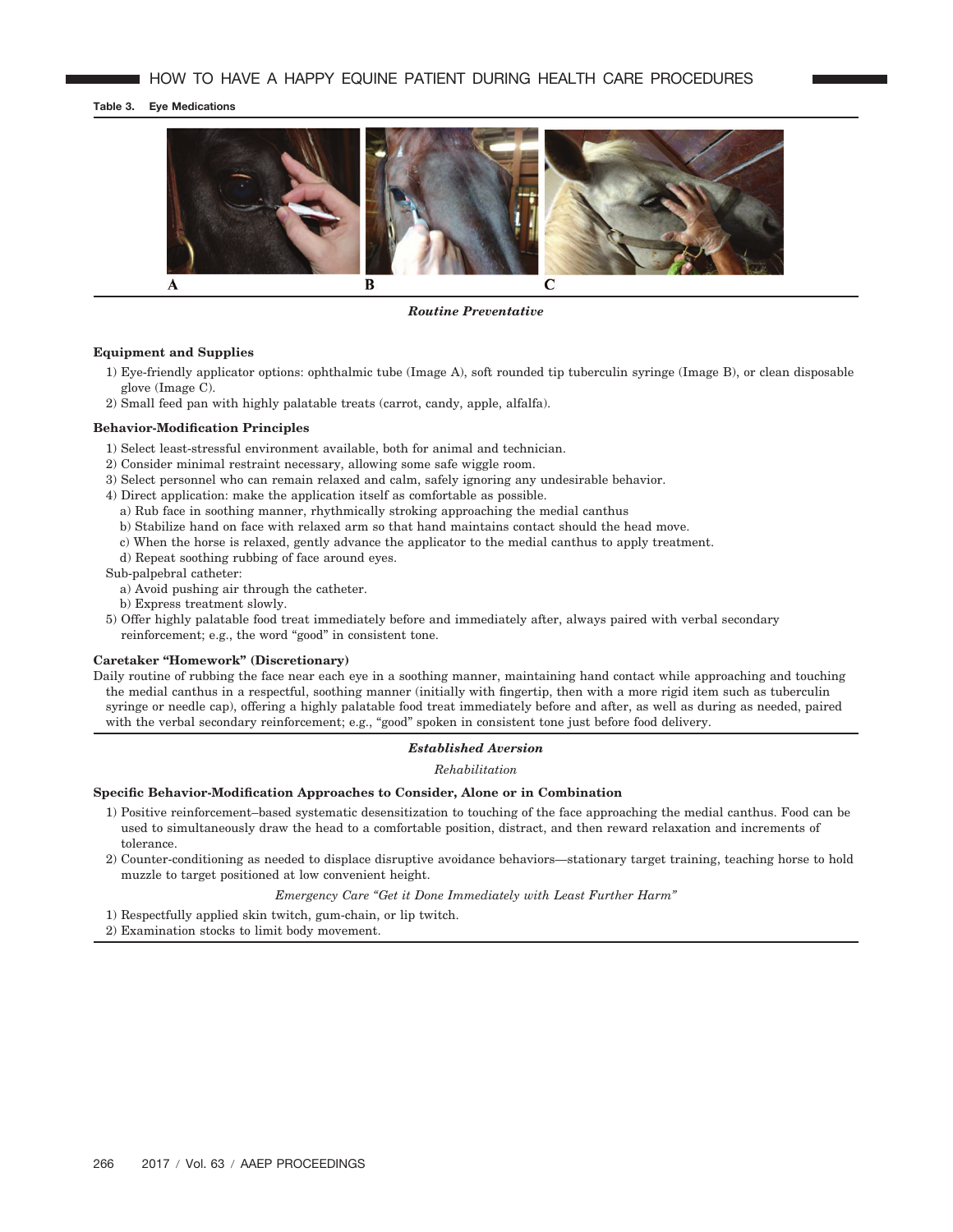# **Table 4. Intranasal Vaccination**



#### *Routine Preventative*

# **Equipment and Supplies**

- 1) Intranasal-friendly mist applicator (Image A).
- 2) Small shallow feed pan with highly palatable treat (carrot, candy, apple, alfalfa).

### **Behavior-Modification Principles**

- 1) Select the least-stressful environment available, both for animal and technician.
- 2) Consider minimal restraint necessary, allowing some safe wiggle room.
- 3) Select personnel who can remain relaxed and calm, safely ignoring any undesirable behavior.
- 4) Make the treatment itself as comfortable as possible.
	- a) Hold the syringe in the palm with a thumb on the plunger and applicator tip extending no more than 1/4 inch beyond the little finger.
	- b) Rest hand on the face just above nostril with applicator tip pointing toward the nostril; relax that arm to move with the horse, so that the hand maintains stable contact (Image B).
	- c) When the horse is relaxed, while maintaining steady contact, rotate the hand to direct tip into the nostril simultaneously expressing the mist (Image C).
- 5) Give highly palatable food treat immediately before and immediately after, always paired with verbal secondary reinforcement; e.g., the word "good" in consistent tone.

## **Caretaker "Homework" (Discretionary)**

Daily routine of rubbing the face near each nostril in a soothing manner, with simultaneous food treat.

#### *Established Aversion*

*Rehabilitation*

## **Specific Behavior-Modification Approaches to Consider, Alone or in Combination**

1) Positive reinforcement–based systematic desensitization to manipulation of the muzzle and nostril.